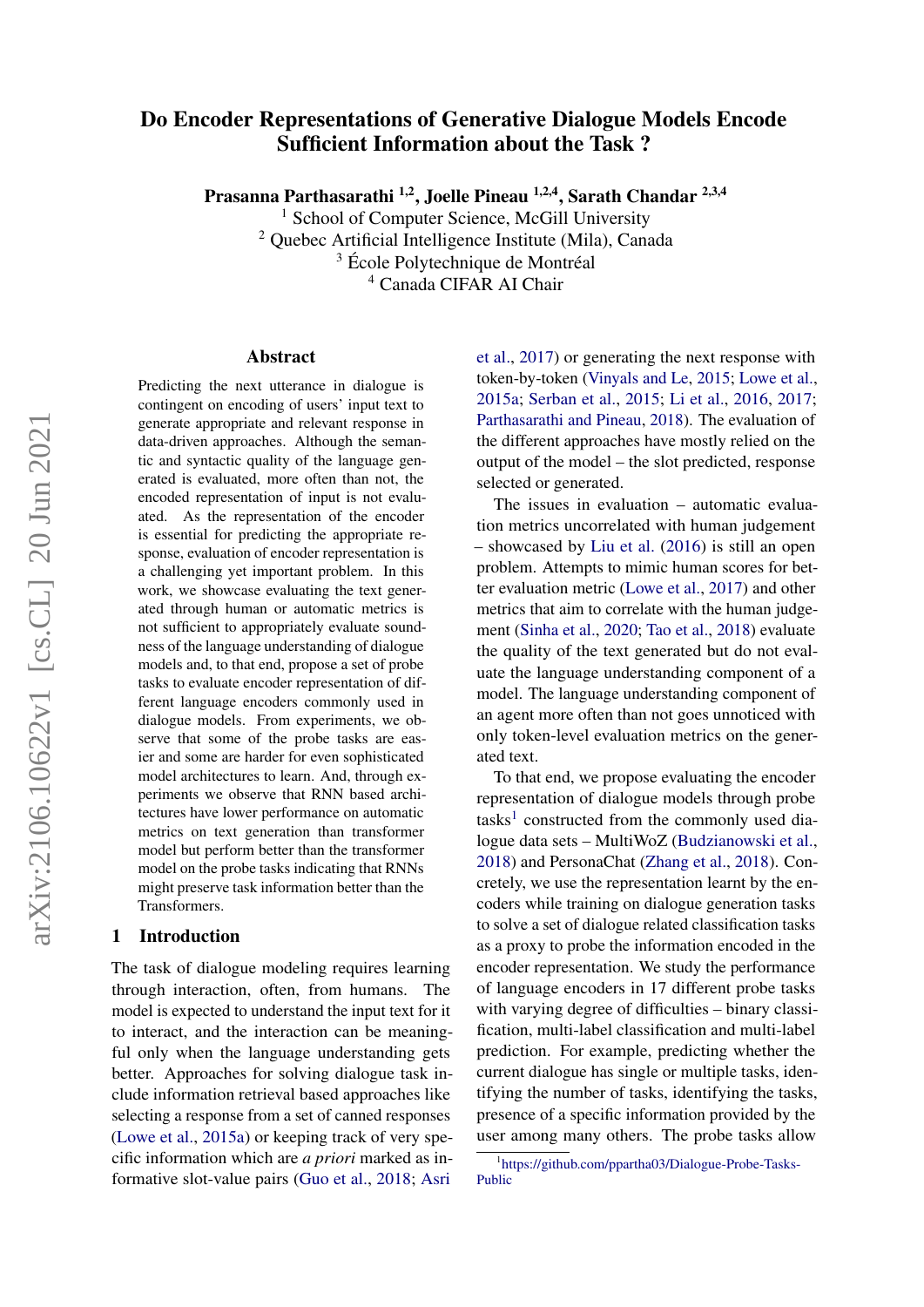a way to quantify the understanding of a model and help identify biases, if any, in the task of dialogue prediction. We observed the performance of the models in the probe tasks to little fluctuate with different seed values thus allowing to analyse the encoder representation with minimal variance. Further, the experiments on probe tasks help in understanding deeper differences in between recurrent neural network (RNN) and Transformer encoders that were previously not evident from the token-level evaluation methods.

Our contributions in the paper are:

- Showcasing the significantly high variance in human evaluation of dialogues.
- Proposing a list of probe tasks 2 semantic, 13 information specific and 3 downstream as an alternate evaluation of dialogue systems.
- Finding that the representation learnt by recurrent neural network based models is better at solving the probe tasks than the ones based on transformer model.

## 2 Related Work

Evaluating dialogue models has been an important topic of study. While many of the metrics have focussed on evaluating the generated text through n-gram overlap based heuristics – BLEU [\(Pap](#page-9-6)[ineni et al.,](#page-9-6) [2002\)](#page-9-6), ROUGE [\(Lin,](#page-8-8) [2004\)](#page-8-8), METEOR [\(Lavie and Agarwal,](#page-8-9) [2007\)](#page-8-9) – there have also been learned metrics like ADEM [\(Lowe et al.,](#page-8-6) [2017\)](#page-8-6), MAudE [\(Sinha et al.,](#page-9-3) [2020\)](#page-9-3), RUBER [\(Tao et al.,](#page-9-4) [2018\)](#page-9-4) among other metrics [\(Celikyilmaz et al.,](#page-8-10) [2020\)](#page-8-10). Though language generation has been an important component of study, there are not many studies that benchmark soundness of encoding information by dialogue systems.

Probe tasks in language generation [\(Conneau](#page-8-11) [et al.,](#page-8-11) [2018;](#page-8-11) [Belinkov and Glass,](#page-8-12) [2019;](#page-8-12) [Elazar et al.,](#page-8-13) [2020\)](#page-8-13) has been used to understand the information encoded in continuous embedding of sentences. Such probe tasks are set up as classification tasks that are solved with model learnt representation. As it is easier to control the biases in probe tasks than in the downstream tasks, research in language generation has analysed models on probe tasks like using encoder representation to identify words in input (WordCont) to measuring encoder sensitivity to shifts in bigrams [\(Conneau et al.,](#page-8-11) [2018;](#page-8-11) [Belinkov](#page-8-12) [and Glass,](#page-8-12) [2019\)](#page-8-12).

Analysis using probe tasks has been done also in reinforcement learning (RL). [Anand et al.](#page-8-14) [\(2019\)](#page-8-14) learn state representation for an RL agent in an unsupervised setting and introduce a set of probe tasks to evaluate the representation learnt by agents. This includes using an annotated data set with markers for position of the agent, current score, items in inventory, target's location among others. The authors train a shallow linear classifier to identify specific entities in the embedded input that serves as a metric for the representational soundness of the learning algorithm.

Applications of computer vision like caption generation for images [\(Vinyals et al.,](#page-9-7) [2015\)](#page-9-7) or videos [\(Donahue et al.,](#page-8-15) [2015\)](#page-8-15) use attention based models to parse over the hidden states of a convolutional neural network (ConvNet) [\(LeCun et al.,](#page-8-16) [1998\)](#page-8-16). The attention over the ConvNet features are visualized to observe the words corresponding to different parts of the image. Visualizing the attention has been one of the qualitative probe task for text generation conditioned on images [\(Xu et al.,](#page-9-8) [2015\)](#page-9-8).

## 3 Dialogue probe Tasks

Like other tasks, dialogue task requires a learning agent to have sufficient understanding of the context to generate a response; at times the models have been shown to not have basic understanding leading to incorrect response prediction. Although dialogue models are evaluated on grammar, semantics, and relevance of the generated text, seldom has that been extended to evaluate the language encoding capacity of these models. The tasks proposed and discussed in this paper are shown in Table [1.](#page-2-0)

#### 3.1 Basic Probe Tasks

The basic probe tasks evaluate if the encoder representation can be used to predict the existence of a mid-frequency token in the context (*WordCont*) [\(Belinkov and Glass,](#page-8-12) [2019\)](#page-8-12), or test if the encoding of the context provides information of how long the dialogue has been going on (*UtteranceLoc*) [\(Sinha](#page-9-3) [et al.,](#page-9-3) [2020\)](#page-9-3). For *UtteranceLoc* task, the conversation is split into 5 different temporal blocks and a classifier trained on the encoded context embedding is used to predict the appropriate label.

## 3.2 Information Specific Probe Tasks

We construct 12 information specific probe tasks to evaluate if specific information is retained in the encoder representation of input text. The informa-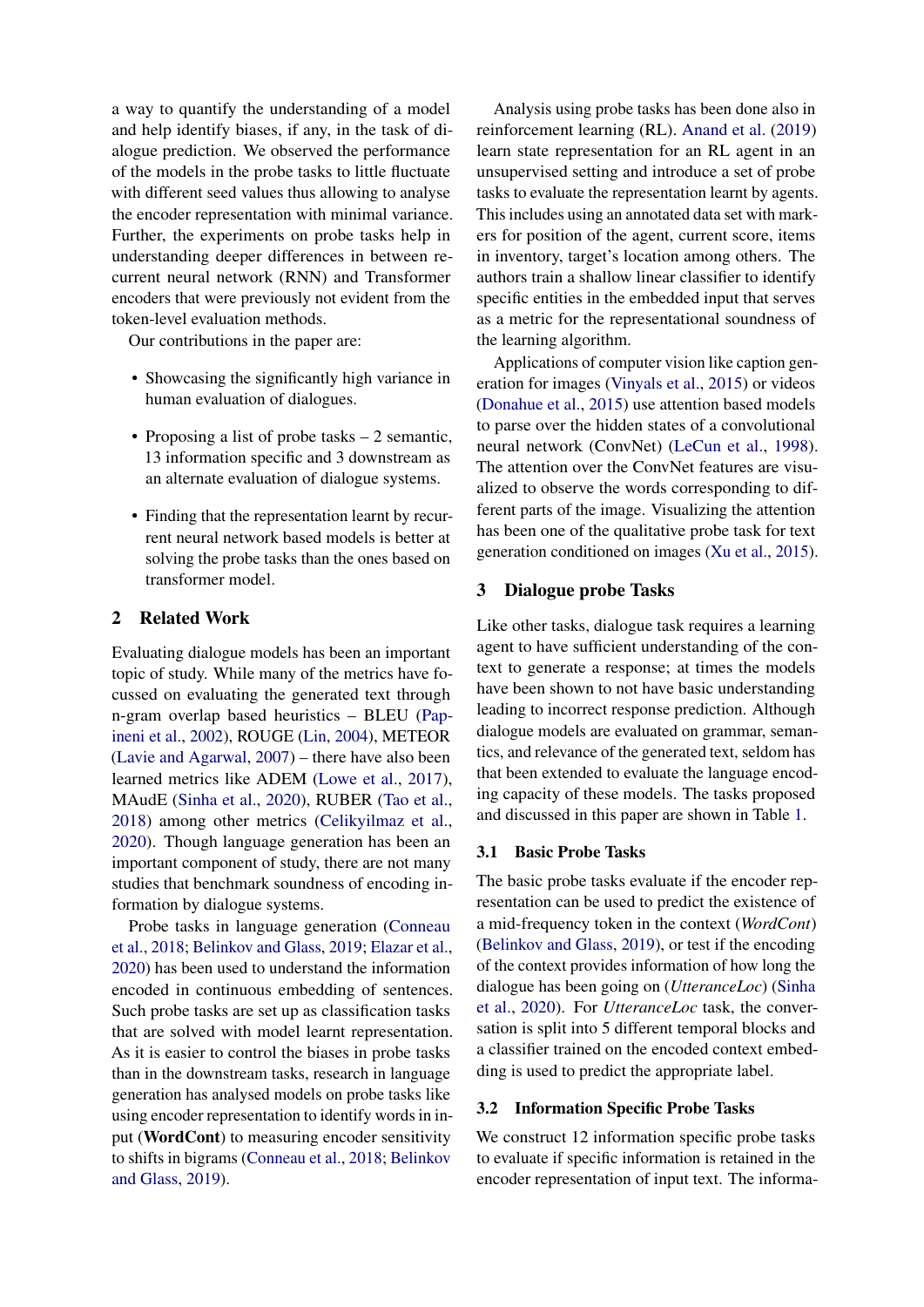<span id="page-2-0"></span>

| <b>Task</b> | <b>Task Name</b>          | <b>Description</b>                                                 | #Classes       | <b>Multi-Label</b> |
|-------------|---------------------------|--------------------------------------------------------------------|----------------|--------------------|
|             |                           |                                                                    |                | <b>Prediction</b>  |
| Semantic    | UtteranceLoc <sup>*</sup> | How long has the conversation been happening?                      | $\overline{5}$ | N <sub>o</sub>     |
|             | WordCont <sup>+</sup>     | Which mid-frequency word is encoded in the context?                | 1000           | N <sub>o</sub>     |
|             | <b>IsMultiTopic</b>       | Does the conversation have more than one topic?                    | 2              | N <sub>o</sub>     |
|             | <b>NumAllTopics</b>       | How many topics does this conversation have?                       | 6              | N <sub>o</sub>     |
|             | <b>RepeatInfo</b>         | Which information provided by the user is repeated?                | 11             | <b>Yes</b>         |
|             | <b>NumRepeatInfo</b>      | What many number of recent information are repeats?                | $\overline{7}$ | No                 |
|             | <b>AllTopics</b>          | What are all the topics discussed so far?                          | 8              | N <sub>o</sub>     |
| Information | <b>RecentSlots</b>        | What is the <i>recent</i> information given by the user?           | 37             | <b>Yes</b>         |
|             | <b>NumRecentInfo</b>      | How <i>many</i> information did the user provide <i>recently</i> ? | 10             | No                 |
| Specific    | <b>RecentValues</b>       | What are the details of the <i>recent</i> information?             | 1060           | Yes                |
|             | <b>AllSlots</b>           | What <i>all</i> information are given by the user so far?          | 37             | Yes                |
|             | <b>AllValues</b>          | What are the details of <i>all</i> the information provided?       | 1060           | <b>Yes</b>         |
|             | <b>RecentTopic</b>        | What is the current topic of the dialogue?                         | 8              | N <sub>o</sub>     |
|             | <b>NumAllInfo</b>         | How <i>many</i> information did the user provide so far?           | 20             | N <sub>o</sub>     |
|             | $PersonalInfo+$           | What keywords in USER persona does the model iden-                 | 3754           | Yes                |
|             |                           | tify?                                                              |                |                    |
| Downstream  | <b>ActionSelect</b>       | Which downstream task (database query) follows the                 | 32             | N <sub>o</sub>     |
| task        |                           | current conversation?                                              |                |                    |
|             | <b>EntitySlots</b>        | What information is required to construct the query?               | 29             | <b>Yes</b>         |
|             | <b>EntityValues</b>       | What values should be passed to the query?                         | 1309           | Yes                |

Table 1: The difficulty levels of different tasks is measured with the average performance of an untrained encoder. There is a natural grading in the selection of tasks that expects better language understanding to solve.  $+$  indicate the task is present both in MultiWoZ and PersonaChat datasets. <sup>\*</sup> indicate the task is only in PersonaChat. If no indicator is present, the task is evaluated only in MultiWoZ dataset.

tion specific tasks have different levels of difficulty. For example, *IsMultiTopic* is a binary classification task, *NumAllTopics* is a multi-label classification task while *AllTopics* is a multi-label prediction.

#### 3.3 Downstream probe Tasks

Further we evaluate the language understanding of dialogue models on their performance on relevant downstream tasks. Towards evaluating the model's understanding of the user utterance, the downstream probe tasks verify if the encoder representation allows to predict the user dialogue act. The dialogue state tracking measures the performance of a model on such tasks [\(Henderson et al.,](#page-8-17) [2014\)](#page-8-17) but seldom is it evaluated on generative dialogue models. [Neelakantan et al.](#page-9-9) [\(2019\)](#page-9-9) use entity, values and action information to train on the dialogue generation task but the performance of a generative dialogue model without explicitly training on the downstream tasks are not compared. Towards that, we propose ActionSelect, EntitySlots, EntityValues probe tasks. The details of the task are shown in Table [1.](#page-2-0)

#### 4 Experiments

#### 4.1 Data sets

With the probe tasks we study different dialogue encoder architectures trained on next utterance generation on MultiWoZ 2.0 [\(Budzianowski et al.,](#page-8-7) [2018\)](#page-8-7) and PersonaChat [\(Zhang et al.,](#page-9-5) [2018\)](#page-9-5) data sets. The features of the data sets are shown in Table [2.](#page-2-1) To

<span id="page-2-1"></span>

| Data set    | Train        | <b>Validation</b> | <b>Vocabulary</b> |
|-------------|--------------|-------------------|-------------------|
| PersonaChat | $\sim 10900$ | 1500              | '6k               |
| MultiWoZ    | $\sim 8400$  | 1000              | 13k               |

Table 2: Distribution of the dialogues in the data sets.

comprehensively compare several model selection criteria, we experimented with selecting models based on BLEU [\(Papineni et al.,](#page-9-6) [2002\)](#page-9-6), ROUGE-F1 [\(Lin,](#page-8-8) [2004\)](#page-8-8), METEOR [\(Lavie and Agarwal,](#page-8-9) [2007\)](#page-8-9) and Vector-Based (Average BERT embedding) metrics. We present the results from BLEU as a selection criteria in the paper. Further in the Appendix we compare the evolution of the performance of different models in the probe tasks over the entire training.

The classification tasks for probing the encoder representation are constructed for every generated response that requires information from the dialogue history thus far. We split the probe tasks in Train/Test/Valid corresponding to the splits the tasks are constructed from. First, we train the dialogue models on end-to-end dialogue generation and use the encoder representation to train and test on the probe tasks. To that, we store the encoder parameters after every epoch during dialogue generation training and compute the results of probe tasks after every epoch.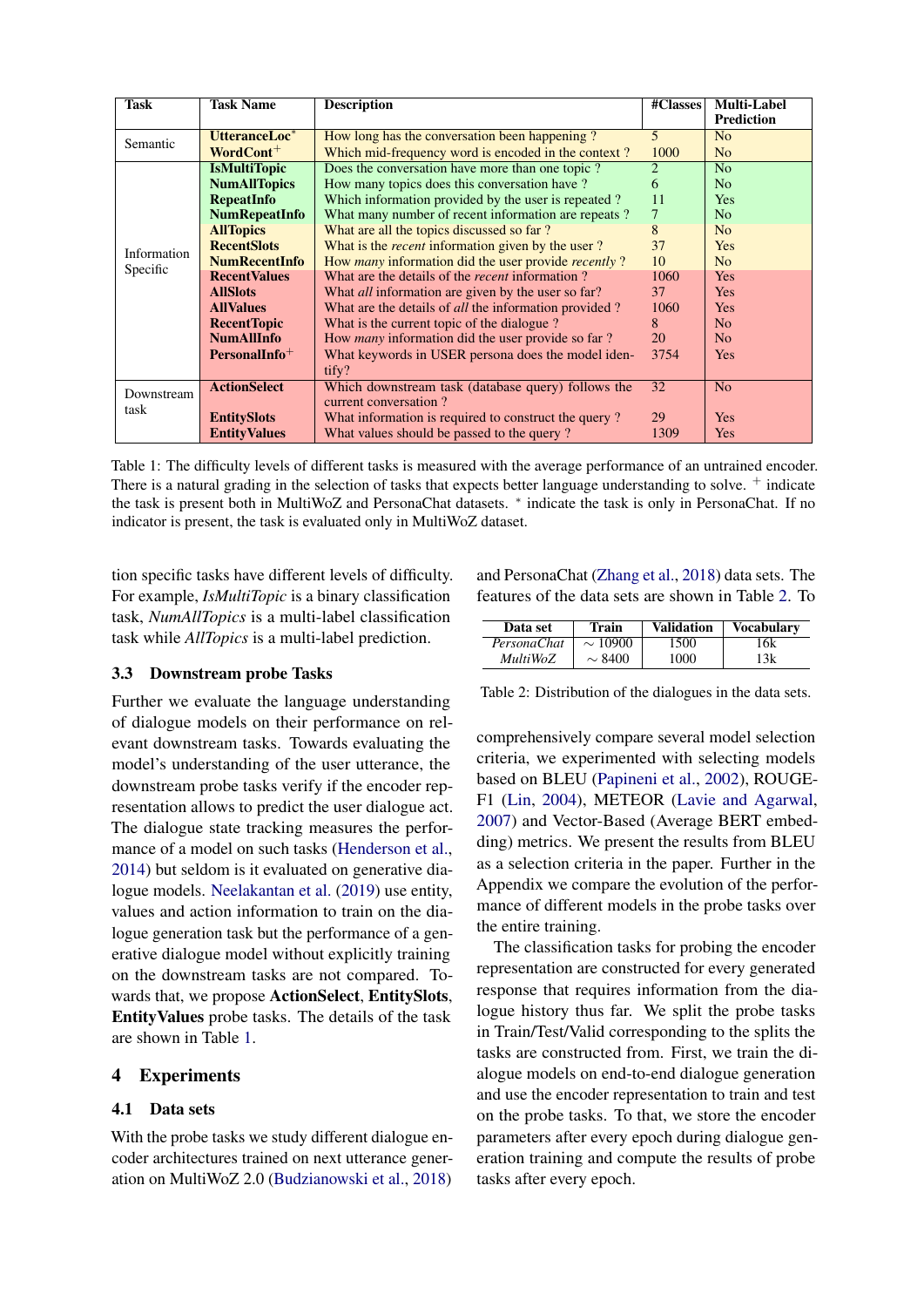### 4.2 Models

We train 5 commonly used encoder architectures on the task of next utterance generation in the two data sets.

LSTM ENCODER-DECODER The architecture [\(Vinyals and Le,](#page-9-0) [2015\)](#page-9-0) has an LSTM cell to encode the input context only in the forward direction. For a sequence of words in the input context  $(w_1^i, w_2^i, \ldots, w_{T'}^i)$  LSTM encoder generates  $\{h_t\}_1^T$ . The decoder LSTM's hidden state is initialized with  $h_t^T$  and the decoder outputs one token at each step of decoding. For the experiments, we used two layer LSTM cell where the first layer applies recurrent operation on the input to the model and the layer above recurs on the outputs of the layer below. The encoder final hidden state (from the 2nd layer) is passed as an input to the decoder. We train the model with cross entropy loss as shown in Equation [1.](#page-3-0)

<span id="page-3-0"></span>
$$
\sum_{t=1}^{T} -y_t \log(p(\hat{y}_t)) - (1 - y_t) \log(1 - p(\hat{y}_t)) \tag{1}
$$

where  $y_t$  is the  $t^{th}$  ground truth token distribution in the output sequence,  $\hat{y}_t$  is model generated token and  $p$  is the model learned distribution over the tokens. We train the model with Adam [\(Kingma and](#page-8-18) [Ba,](#page-8-18) [2014\)](#page-8-18) optimizer with teacher forcing [\(Williams](#page-9-10) [and Zipser,](#page-9-10) [1989\)](#page-9-10).

LSTM ENCODER-ATTENTION DECODER The architecture is similar to the LSTM Encoder-Decoder with an exception of an attention module to the decoder. The attention module [\(Bahdanau](#page-8-19) [et al.,](#page-8-19) [2014\)](#page-8-19) linearly combines the encoder hidden states  $h_t$ <sup>T</sup> as an input to the decoder LSTM at every step of decoding, unlike only having the last encoder hidden state.

HIERARCHICAL RECURRENT ENCODER DE-CODER The model has encoding done by two encoder modules acting at different levels [\(Sordoni](#page-9-11) [et al.,](#page-9-11) [2015\)](#page-9-11); *sentence encoder* to encode the sentences that feeds in as input to the *context encoder*. Both the encoders are LSTMs. The decoder is an attention decoder.

BI-LSTM ENCODER-ATTENTION DECODER The encoder is a concatenation of two LSTMs that can read the input from forward and backward direction [\(Schuster and Paliwal,](#page-9-12) [1997\)](#page-9-12). The hidden state is computed as the summation of the hidden states of the two encoders. The decoding is done with an attention decoder.

TRANSFORMER ARCHITECTURE This stateof-the-art architecture [\(Vaswani et al.,](#page-9-13) [2017;](#page-9-13) [Rush,](#page-9-14) [2018\)](#page-9-14) is a transductive model that has multiple layers of attention to predict the output. We used the architecture in an encoder-decoder style by splitting half the layers for encoding and the remainder for decoding. We perform the probe tasks on the encoder hidden state computed as an average over word token attention.

The size of the models used in the experiments are detailed in Table [7](#page-10-0) in Appendix. For the probe tasks, we select the untrained model, model with the best BLEU score on validation, and model from the last training epoch. We use packages pytorch [\(Paszke et al.,](#page-9-15) [2017\)](#page-9-15) and scikit-learn [\(Pedregosa](#page-9-16) [et al.,](#page-9-16) [2011\)](#page-9-16) for our experiments.

## 4.3 Motivation for Dialogue Probe Tasks

The texts generated by the models are largely dependent on the choice of seed values and a slight variation could result in a model generating a very different response. Although the automatic metrics have greater agreement on the score across seed values, we see that human participants do not agree on the consistency of the generated response. We pose and evaluate an alternate hypothesis where we expect the participants to identify two responses to be similar when selected from different runs of the same model with different seed values that have similar BLEU scores.

<span id="page-3-1"></span>

| Model              | PersonaChat    | <b>MultiWoZ</b> |
|--------------------|----------------|-----------------|
| $BiLSTM + Attn$    | $4.4 \pm 0.06$ | $15.5 + 0.05$   |
| Seg2Seg            | $4.5 \pm 0.06$ | $15.8 + 0.17$   |
| $Seq2Seq + Attn$   | $4.4 \pm 0.15$ | $15.7 + 0.11$   |
| <b>HRED</b>        | $3.9 \pm 0.01$ | $12.2 \pm 4.00$ |
| <b>Transformer</b> | $7.9 \pm 0.17$ | $29.4 \pm 0.61$ |

Table 3: BLEU scores of the models from runs with different seeds on PersonaChat and MultiWoZ data set. (Higher the better. We measure BLEU-2 (case insensitive).

For the study, we sample 2000 context-response pairs in MultiWoZ dataset from the model with lower variance in BLEU score (Table [3\)](#page-3-1) – Bi-LSTM Attention – from its two different runs. We ask the participants to select the response that is more *relevant* to the given context, similar to [Li](#page-8-20) [et al.](#page-8-20) [\(2015\)](#page-8-20). The annotators can select either of the responses or a Tie<sup>[2](#page-3-2)</sup>. For every context-response

<span id="page-3-2"></span><sup>&</sup>lt;sup>2</sup>The human evaluation proposal was evaluated and ap-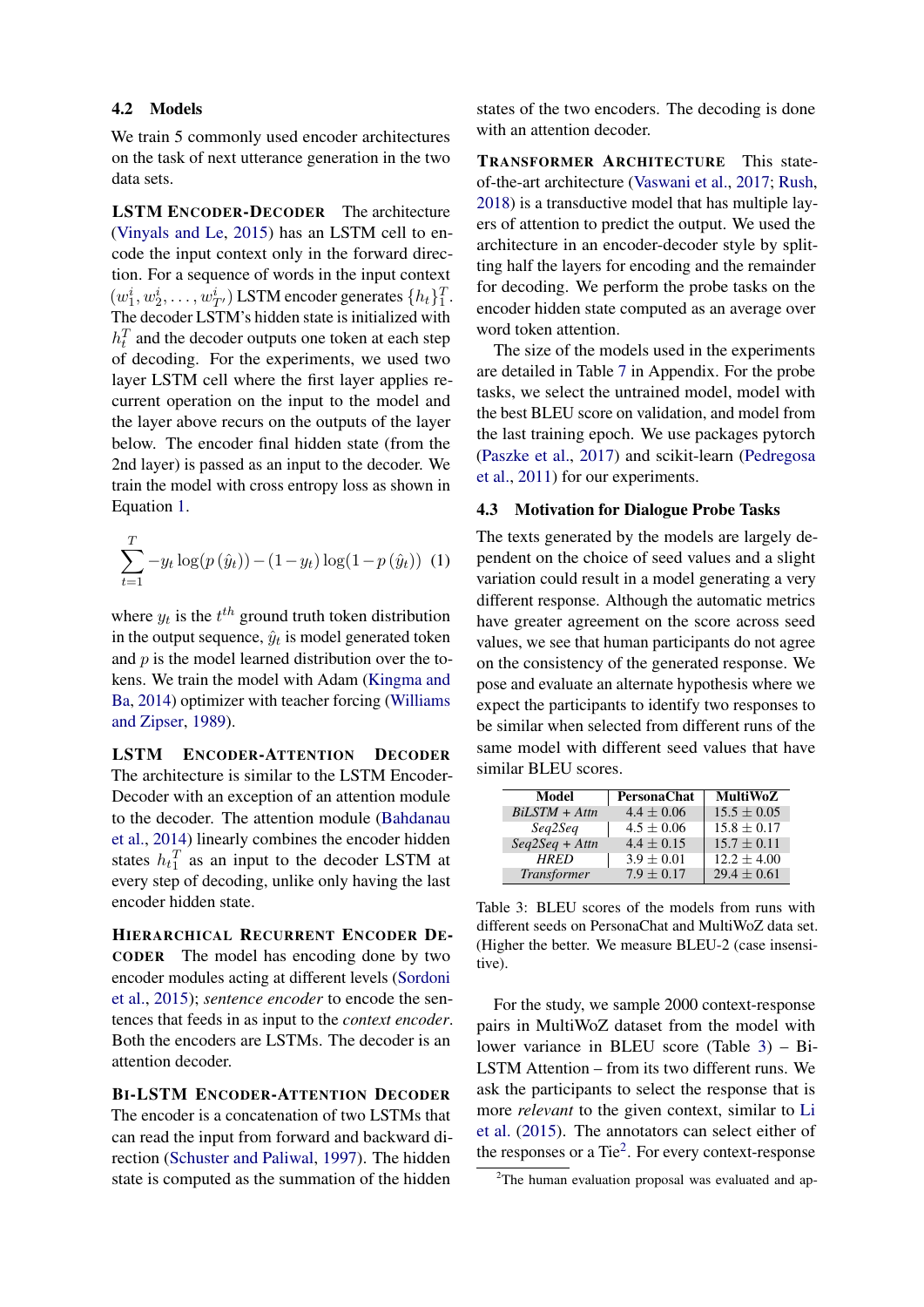pair, we collect 3 feedback from different participants (Distribution corresponding to the 3 different human responses are shown with legend Human-Exp1, HumanExp2 and HumanExp3 in Figure [1\)](#page-4-0).

<span id="page-4-0"></span>

Figure 1: The mean of the distribution of tie in three different experiments was centered around 35%, showing that the subjective scores on responses by humans are not sufficient to evaluate a model.

Usually human evaluation is done on 100-500 responses. To understand the variance in this set up and the lack of information at the token generation level, we sample 50000 sets of 200 human responses from the collected 2000 responses and compute the fraction of times there was a tie. We observed that distribution over the fraction of times the human participants selected a *Tie* was centered around 35% (Figure [1\)](#page-4-0) with all of the probability mass within 50%. This shows that (a) text generated by the same model produce significantly different responses with different seed values (b) attributing the choice of seed value to the performance of a model creates confusion in the evaluation because the two seeds had similar BLEU scores. The results show that evaluating only based on the text generated by a model is not suggestive of the information encoding capacity of the encoder representation. Also, the dependence of the model generated text on seed value raises a valid concern; whether a model parameter initialized with a specific seed value mimic the token generation of a model that actually encodes sufficient information in the context. The lack of clarity leads to inconclusiveness of studies with human evaluation to show whether the dialogue models have sufficient information encoded to solve the task effectively.

#### proved by an IRB.

#### 4.4 Probe Tasks

We train the models with the two dialogue data sets on next utterance generation. To understand the evolution on the probe task, we compare with 3 different parameter configurations of every model – *Untrained*, *Last epoch*, and *BestBLEU*. We use Lo-gistic Regression classifier<sup>[3](#page-4-1)</sup> implementation from scikit-learn [\(Pedregosa et al.,](#page-9-16) [2011\)](#page-9-16) with default parameters except the max\_iter set to 250 for all the probe tasks. The evaluation metric is *F1*-score with micro averaging in multi-class prediction tasks.

PROBE TASKS ON PERSONACHAT The models are evaluated on three probe tasks (Table [4\)](#page-5-0) – two basic and one information specific. *Utterance-Loc* and *WordCont* measures if the encoded context suggests semantic awareness of the model while *PersonalInfo* measures the amount of knowledge the model has about its persona from encoding of conversation history. In other words, it evaluates the extent to which persona can be identified from the context encoding with a linear classifier. A better performance in these tasks indicate that the context encoding preserves information on persona and the temporal order of the dialogue.

The PersonalInfo task is not very specific to identifying personal information but acts as an indicator to the information embedded in dialogues that goes unnoticed in the encoding. It was surprising to see that no model scored a reasonable *F1*. Although Transformer model scored higher on BLEU, (Table [3\)](#page-3-1) the performance of transformer on PersonalInfo task was decreasing throughout the training epochs(Table [4\)](#page-5-0).

The tasks UtteranceLoc and WordCont evaluate if encoder representations are indicative of how far in the conversation is the model in and identify midfrequency words in the target response respectively. Bi-LSTM model performed the best in Utterance-Loc while the Transformer model was not in the top 3.

We observe that the inductive biases of the RNNbased models enable random projections that are informative even without training. This correlates with independent observations on the results in [\(Tal](#page-9-17)[lec et al.,](#page-9-17) [2019\)](#page-9-17) that argues random projections of temporal information hold non-negligible information. Similar observations are also made from the untrained Transformer model's performance on the

<span id="page-4-1"></span><sup>&</sup>lt;sup>3</sup>Also, we trained a nonlinear model –multi-layer perceptron for probe tasks and the results are similar. The discussion in the paper is agnostic to the choice of the classifier.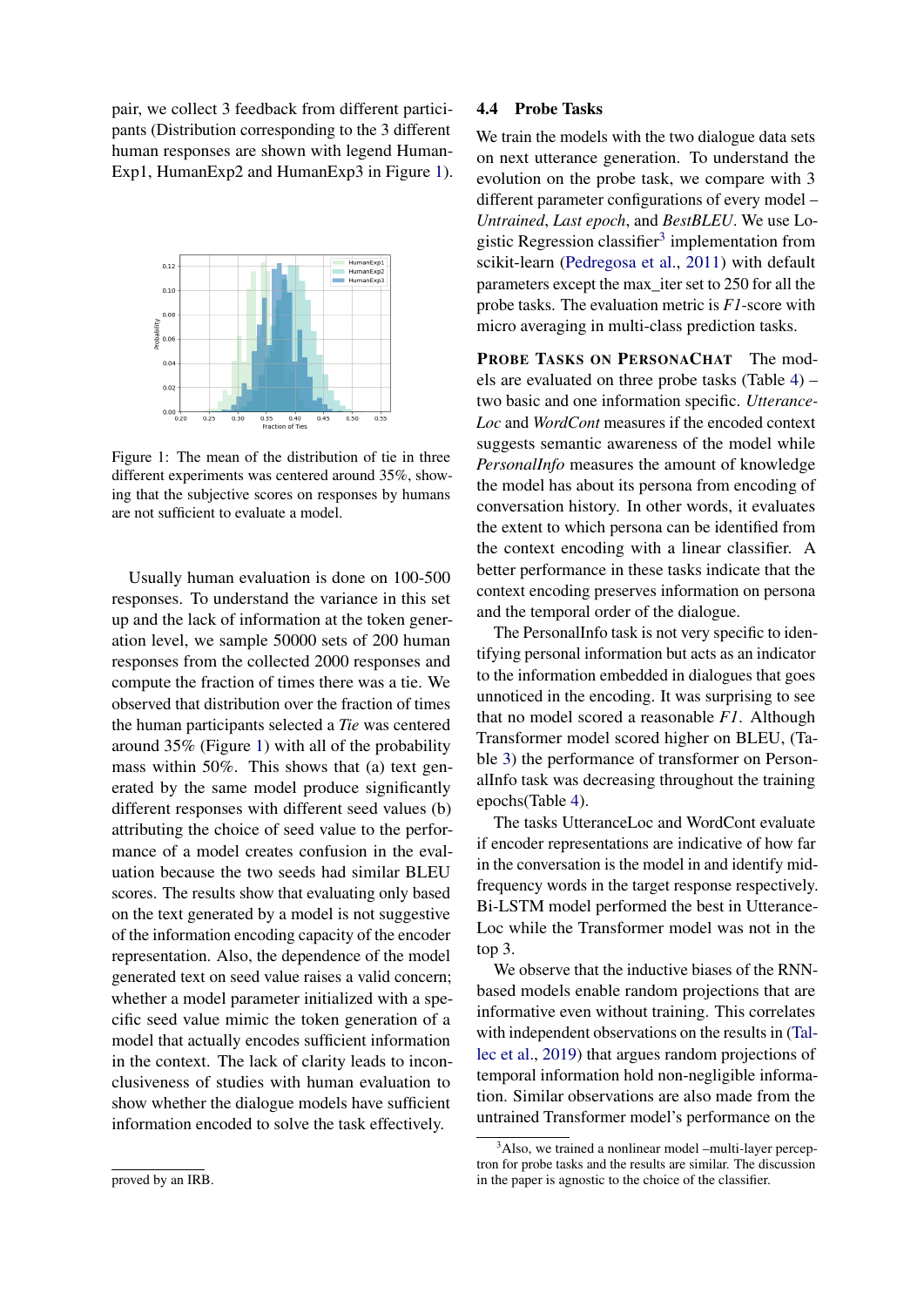<span id="page-5-0"></span>

| PersonaChat data set            |                          |                |                     |  |  |  |  |  |
|---------------------------------|--------------------------|----------------|---------------------|--|--|--|--|--|
| Model                           | <b>UtteranceLoc</b>      | WordCont       | <b>PersonalInfo</b> |  |  |  |  |  |
| Bi-LSTM Seq2Seq + Attention     |                          |                |                     |  |  |  |  |  |
| Untrained                       | $37.0 \pm 0.1$           | $43.5 \pm 0.0$ | $0.0 \pm 0.0$       |  |  |  |  |  |
| LastEpoch                       | $56.5 \pm 0.0$           | $39.9 \pm 0.0$ | $0.0 \pm 0.0$       |  |  |  |  |  |
| <b>BestBLEU</b>                 | $57.2 \pm 0.1$           | $39.7 \pm 0.1$ | $0.0 \pm 0.0$       |  |  |  |  |  |
|                                 | <b>HRED - LSTM</b>       |                |                     |  |  |  |  |  |
| Untrained                       | $1.2 \pm 0.0$            | $51.7 \pm 0.0$ | $0.0 \pm 0.0$       |  |  |  |  |  |
| LastEpoch                       | $12.8 \pm 4.9$           | $49.4 \pm 0.3$ | $0.0 \pm 0.0$       |  |  |  |  |  |
| <b>BestBLEU</b>                 | $10.8 \pm 3.5$           | $51.0 \pm 0.1$ | $0.0 \pm 0.0$       |  |  |  |  |  |
|                                 | LSTM Seq2Seq + Attention |                |                     |  |  |  |  |  |
| Untrained                       | $39.9 \pm 0.0$           | $47.2 \pm 0.1$ | $0.0 \pm 0.0$       |  |  |  |  |  |
| LastEpoch                       | $52.0 \pm 0.0$           | $40.0 \pm 0.0$ | $0.0 \pm 0.0$       |  |  |  |  |  |
| <b>BestBLEU</b>                 | $54.1 \pm 0.16$          | $43.8 \pm 0.2$ | $0.0 \pm 0.0$       |  |  |  |  |  |
|                                 | LSTM Seq2Seq             |                |                     |  |  |  |  |  |
| Untrained                       | $40.2 + 0.0$             | $46.9 \pm 0.0$ | $0.0 \pm 0.0$       |  |  |  |  |  |
| LastEpoch                       | $50.9 \pm 0.1$           | $40.0 \pm 0.0$ | $0.0 \pm 0.0$       |  |  |  |  |  |
| <b>BestBLEU</b>                 | $52.2 \pm 0.1$           | $40.2 \pm 0.0$ | $0.0 \pm 0.0$       |  |  |  |  |  |
| <b>Transformer Architecture</b> |                          |                |                     |  |  |  |  |  |
| Untrained                       | $53.0 \pm 0.0$           | $35.9 \pm 0.0$ | $2.4 \pm 0.0$       |  |  |  |  |  |
| LastEpoch                       | $42.7 \pm 0.1$           | $46.9 \pm 0.1$ | $0.0 \pm 0.0$       |  |  |  |  |  |
| <b>BestBLEU</b>                 | $40.7 \pm 0.1$           | $46.2 \pm 0.0$ | $0.0 \pm 0.0$       |  |  |  |  |  |

Table 4: Performance of different models on the probe tasks on PersonaChat data set. The performance is measured as  $F-1$  score (Higher the better).

probe tasks.

The RNN encoders project the context to a smaller manifold with its recurrent multiplication that regularizes its representation to observe structures, whereas Transformer network's attention operations project the context on to a larger manifold that prevents loss in encoding  $4$  making the representation useful for the end task (Figure [2](#page-7-0) ). This explains the RNN based encoders performing well on UtteranceLoc while Transformer model performing well on WordCont. The difference between the two classes of models is much more evident on the probe tasks in MultiWoZ data set.

PROBE TASKS ON MULTIWOZ In majority of information specific tasks and in the downstream tasks (Table [5\)](#page-6-0), we observed that RNN based models perform significantly better than the Transformer model. Interestingly, we observed a pattern in Transformer in the two data sets, that the model's performance on the probe tasks decreased from the beginning of training till the end on all of the tasks, while for the rest of the models there was learning involved.

The downsampled encoder representation of the encoded contexts with PCA to 2 components (Figure [2\)](#page-7-0) shows that the range of the two axes are different for RNN-based and Transformer models. The context encoding of transformers lie in a much larger manifold. The attention layers help in spreading the data in a large manifold thereby the model

can retain almost all of the generation task related information it was trained on. This can be observed in higher BLEU score the model achieves in language generation. But, the reverse of generalizing from a small data is hard to come by because the model does not have sufficient direct information to cluster except the surface level signal of predicting the right tokens. This helps the Transformer model to perform well on the token prediction task in language modelling, while abstracting information and generalizing appears to be a difficult task as is observed from its performance on probe tasks.

The RNN-based models have inductive biases to squish the input through tanh or sigmoid operations. From the visualizations and from other results, we hypothesize that this aids the model in learning a regularized representation in a low-data set up. But, this can potentially be unhelpful when the input is a large set of samples and has rich structure as that requires a model to aggressively spread out. Transformer architecture can thrive in such a set up and that can be validated by the performance of large Transformer models like GPT [\(Radford](#page-9-19) [et al.,](#page-9-19) [2018\)](#page-9-19), GPT-2 [\(Radford et al.,](#page-9-20) [2019\)](#page-9-20), GPT-3 [\(Brown et al.,](#page-8-21) [2020\)](#page-8-21), BERT [\(Devlin et al.,](#page-8-22) [2018,](#page-8-22) [2019\)](#page-8-23), RoBERTa [\(Liu et al.,](#page-8-24) [2019\)](#page-8-24) etc., whereas the results in the probe tasks show that RNN-based models are adept at learning unsupervised structures for better understanding of the input. Also we note that the performance in probe tasks can be a pseudo metric to measure the capacity of the model in generalizing to unobserved structures in inputs in a low data scenario.

## 5 Discussion

Systematic evaluation of language understanding through probe tasks is important to analyze the correlation between input and output in complex language understanding tasks. We observed that most of the data collected for dialogue generation tasks [\(Lowe et al.,](#page-9-21) [2015b;](#page-9-21) [Ritter et al.,](#page-9-22) [2011\)](#page-9-22) do not provide tasks to sanity check language understanding through probing encoder representations. Absence of probe tasks lead to draw imperfect correlations like the one between token-level accuracy and model's encoding of dialogue information from the context. At this point one may wonder, why not train the model with all the probe tasks as auxiliary tasks for an improved performance ? Although it is a possibility, such a set up does not evaluate a model's ability to generalize to understanding in

<span id="page-5-1"></span> ${}^{4}$ [Ramsauer et al.](#page-9-18) [\(2020\)](#page-9-18) showed recently that the transformer model is a large look-up table. Our empirical results support the authors' view.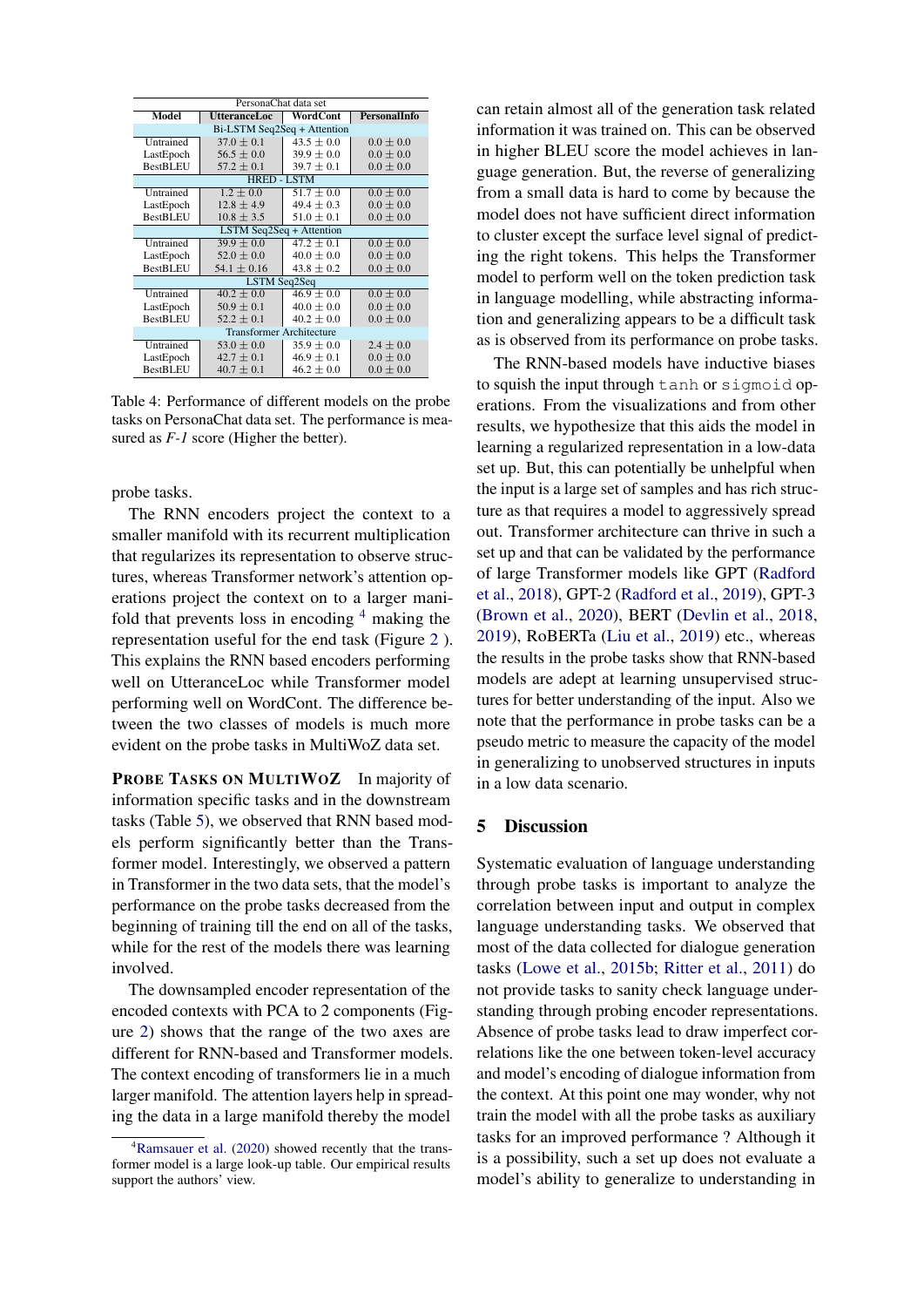<span id="page-6-0"></span>

| MultiWoZ data set<br><b>RecentTopic</b><br><b>AllSlots</b><br><b>UtteranceLoc</b><br><b>RecentSlots</b><br><b>RecentValues</b><br>RepeatInfo<br><b>NumRepeat</b><br><b>NumRecent</b><br>Model<br>LSTM Seq2Seq + Attention<br>Untrained<br>$35.3 \pm 0.0$<br>$39.1 \pm 0.0$<br>$64.2 \pm 0.0$<br>$69.0 \pm 0.0$<br>$30.2 \pm 0.0$<br>$46.5 \pm 0.5$<br>$41.4 \pm 0.0$<br>$30.8 \pm 0.0$<br>LastEpoch<br>$56.5 \pm 0.1$<br>$42.2 \pm 0.0$<br>$64.9 \pm 0.0$<br>$70.0 \pm 0.0$<br>$61.7 \pm 0.1$<br>$51.5 \pm 0.0$<br>$87.1 \pm 0.0$<br>$65.6 \pm 0.0$<br><b>BestBLEU</b><br>$58.0 \pm 0.1$<br>$66.5 \pm 0.0$<br>$64.5 \pm 0.0$<br>$67.0 \pm 0.0$<br>$63.4 \pm 0.0$<br>$52.0 \pm 0.1$<br>$89.0 \pm 0.0$<br>$41.1 \pm 0.0$<br><b>HRED - LSTM</b><br>$\sqrt{41.2 \pm 0.0}$<br>$31.7 \pm 0.0$<br>$19.8 \pm 0.0$<br>$45.3 \pm 1.6$<br>$32.9 \pm 0.0$<br>$71.0 \pm 0.0$<br>$74.9 \pm 0.0$<br>$40.7 \pm 0.0$<br>Untrained<br>LastEpoch<br>$38.0 \pm 10.9$<br>$54.2 \pm 22.6$<br>$36.3 \pm 10.1$<br>$21.3 \pm 3.4$<br>$69.4 \pm 0.1$<br>$74.0 \pm 0.0$<br>$39.5 \pm 11.7$<br>$32.8 \pm 8.4$<br><b>BestBLEU</b><br>$38.7 \pm 11.3$<br>$34.3 \pm 9.3$<br>$20.4 \pm 3.1$<br>$71.0 \pm 0.1$<br>$74.5 \pm 0.1$<br>$39.3 \pm 11.6$<br>$30.3 \pm 7.9$<br>$50.1 \pm 20.5$<br>LSTM Seq2Seq<br>$35.9 \pm 0.0$<br>$39.7 \pm 0.0$<br>$64.8 \pm 0.0$<br>$43.0 \pm 0.0$<br>$29.5 \pm 0.0$<br>Untrained<br>$46.6 \pm 0.3$<br>$32.0 \pm 0.0$<br>$69.2 \pm 0.0$<br>LastEpoch<br>$55.0 \pm 0.1$<br>$66.0 \pm 0.0$<br>$41.9 \pm 0.0$<br>$66.1 \pm 0.0$<br>$69.8 \pm 0.0$<br>$61.0 \pm 0.0$<br>$87.6 \pm 0.0$<br>$51.6 \pm 0.0$<br><b>BestBLEU</b><br>$56.3 \pm 0.0$<br>$66.9 \pm 0.0$<br>$41.6 \pm 0.0$<br>$65.9 \pm 0.0$<br>$70.2 \pm 0.0$<br>$88.6 \pm 0.0$<br>$62.6 \pm 0.0$<br>$52.6 \pm 0.0$<br>Bi-LSTM Seq2Seq + Attention<br>$50.7 \pm 0.1$<br>$35.3 \pm 0.0$<br>$64.6 \pm 0.0$<br>$36.7 \pm 0.0$<br>$44.3 \pm 0.0$<br>$27.3 \pm 0.0$<br>$70.6 \pm 0.0$<br>$39.9 \pm 0.0$<br>Untrained<br>LastEpoch<br>$57.2 \pm 0.0$<br>$86.7 \pm 0.0$<br>$63.3 \pm 0.0$<br>$38.2 \pm 0.0$<br>$66.6 \pm 0.0$<br>$70.8 \pm 0.0$<br>$60.2 \pm 0.1$<br>$53.4 \pm 0.0$<br><b>BestBLEU</b><br>$68.5 \pm 0.0$<br>$72.2 \pm 0.0$<br>$57.5 \pm 0.1$<br>$89.0 \pm 0.0$<br>$64.5 \pm 0.0$<br>$39.6 \pm 0.0$<br>$62.3 \pm 0.0$<br>$56.0 \pm 0.0$<br><b>Transformer Architecture</b><br>$80.3 \pm 0.0$<br>$73.3 \pm 0.0$<br>$47.5 \pm 0.0$<br>$62.9 \pm 0.0$<br>$51.2 \pm 0.0$<br>Untrained<br>$45.6 \pm 0.0$<br>$30.6 \pm 0.0$<br>$70.4 \pm 0.0$<br>LastEpoch<br>$33.7 \pm 0.5$<br>$32.1 \pm 1.9$<br>$26.2 \pm 1.9$<br>$22.1 \pm 1.7$<br>$70.7 \pm 0.0$<br>$74.6 \pm 0.0$<br>$33.6 \pm 3.3$<br>$21.3 \pm 0.6$ |  |  |  |  |  |  |  |  |  |  |
|---------------------------------------------------------------------------------------------------------------------------------------------------------------------------------------------------------------------------------------------------------------------------------------------------------------------------------------------------------------------------------------------------------------------------------------------------------------------------------------------------------------------------------------------------------------------------------------------------------------------------------------------------------------------------------------------------------------------------------------------------------------------------------------------------------------------------------------------------------------------------------------------------------------------------------------------------------------------------------------------------------------------------------------------------------------------------------------------------------------------------------------------------------------------------------------------------------------------------------------------------------------------------------------------------------------------------------------------------------------------------------------------------------------------------------------------------------------------------------------------------------------------------------------------------------------------------------------------------------------------------------------------------------------------------------------------------------------------------------------------------------------------------------------------------------------------------------------------------------------------------------------------------------------------------------------------------------------------------------------------------------------------------------------------------------------------------------------------------------------------------------------------------------------------------------------------------------------------------------------------------------------------------------------------------------------------------------------------------------------------------------------------------------------------------------------------------------------------------------------------------------------------------------------------------------------------------------------------------------------------------------------------------------------|--|--|--|--|--|--|--|--|--|--|
|                                                                                                                                                                                                                                                                                                                                                                                                                                                                                                                                                                                                                                                                                                                                                                                                                                                                                                                                                                                                                                                                                                                                                                                                                                                                                                                                                                                                                                                                                                                                                                                                                                                                                                                                                                                                                                                                                                                                                                                                                                                                                                                                                                                                                                                                                                                                                                                                                                                                                                                                                                                                                                                               |  |  |  |  |  |  |  |  |  |  |
|                                                                                                                                                                                                                                                                                                                                                                                                                                                                                                                                                                                                                                                                                                                                                                                                                                                                                                                                                                                                                                                                                                                                                                                                                                                                                                                                                                                                                                                                                                                                                                                                                                                                                                                                                                                                                                                                                                                                                                                                                                                                                                                                                                                                                                                                                                                                                                                                                                                                                                                                                                                                                                                               |  |  |  |  |  |  |  |  |  |  |
|                                                                                                                                                                                                                                                                                                                                                                                                                                                                                                                                                                                                                                                                                                                                                                                                                                                                                                                                                                                                                                                                                                                                                                                                                                                                                                                                                                                                                                                                                                                                                                                                                                                                                                                                                                                                                                                                                                                                                                                                                                                                                                                                                                                                                                                                                                                                                                                                                                                                                                                                                                                                                                                               |  |  |  |  |  |  |  |  |  |  |
|                                                                                                                                                                                                                                                                                                                                                                                                                                                                                                                                                                                                                                                                                                                                                                                                                                                                                                                                                                                                                                                                                                                                                                                                                                                                                                                                                                                                                                                                                                                                                                                                                                                                                                                                                                                                                                                                                                                                                                                                                                                                                                                                                                                                                                                                                                                                                                                                                                                                                                                                                                                                                                                               |  |  |  |  |  |  |  |  |  |  |
|                                                                                                                                                                                                                                                                                                                                                                                                                                                                                                                                                                                                                                                                                                                                                                                                                                                                                                                                                                                                                                                                                                                                                                                                                                                                                                                                                                                                                                                                                                                                                                                                                                                                                                                                                                                                                                                                                                                                                                                                                                                                                                                                                                                                                                                                                                                                                                                                                                                                                                                                                                                                                                                               |  |  |  |  |  |  |  |  |  |  |
|                                                                                                                                                                                                                                                                                                                                                                                                                                                                                                                                                                                                                                                                                                                                                                                                                                                                                                                                                                                                                                                                                                                                                                                                                                                                                                                                                                                                                                                                                                                                                                                                                                                                                                                                                                                                                                                                                                                                                                                                                                                                                                                                                                                                                                                                                                                                                                                                                                                                                                                                                                                                                                                               |  |  |  |  |  |  |  |  |  |  |
|                                                                                                                                                                                                                                                                                                                                                                                                                                                                                                                                                                                                                                                                                                                                                                                                                                                                                                                                                                                                                                                                                                                                                                                                                                                                                                                                                                                                                                                                                                                                                                                                                                                                                                                                                                                                                                                                                                                                                                                                                                                                                                                                                                                                                                                                                                                                                                                                                                                                                                                                                                                                                                                               |  |  |  |  |  |  |  |  |  |  |
|                                                                                                                                                                                                                                                                                                                                                                                                                                                                                                                                                                                                                                                                                                                                                                                                                                                                                                                                                                                                                                                                                                                                                                                                                                                                                                                                                                                                                                                                                                                                                                                                                                                                                                                                                                                                                                                                                                                                                                                                                                                                                                                                                                                                                                                                                                                                                                                                                                                                                                                                                                                                                                                               |  |  |  |  |  |  |  |  |  |  |
|                                                                                                                                                                                                                                                                                                                                                                                                                                                                                                                                                                                                                                                                                                                                                                                                                                                                                                                                                                                                                                                                                                                                                                                                                                                                                                                                                                                                                                                                                                                                                                                                                                                                                                                                                                                                                                                                                                                                                                                                                                                                                                                                                                                                                                                                                                                                                                                                                                                                                                                                                                                                                                                               |  |  |  |  |  |  |  |  |  |  |
|                                                                                                                                                                                                                                                                                                                                                                                                                                                                                                                                                                                                                                                                                                                                                                                                                                                                                                                                                                                                                                                                                                                                                                                                                                                                                                                                                                                                                                                                                                                                                                                                                                                                                                                                                                                                                                                                                                                                                                                                                                                                                                                                                                                                                                                                                                                                                                                                                                                                                                                                                                                                                                                               |  |  |  |  |  |  |  |  |  |  |
|                                                                                                                                                                                                                                                                                                                                                                                                                                                                                                                                                                                                                                                                                                                                                                                                                                                                                                                                                                                                                                                                                                                                                                                                                                                                                                                                                                                                                                                                                                                                                                                                                                                                                                                                                                                                                                                                                                                                                                                                                                                                                                                                                                                                                                                                                                                                                                                                                                                                                                                                                                                                                                                               |  |  |  |  |  |  |  |  |  |  |
|                                                                                                                                                                                                                                                                                                                                                                                                                                                                                                                                                                                                                                                                                                                                                                                                                                                                                                                                                                                                                                                                                                                                                                                                                                                                                                                                                                                                                                                                                                                                                                                                                                                                                                                                                                                                                                                                                                                                                                                                                                                                                                                                                                                                                                                                                                                                                                                                                                                                                                                                                                                                                                                               |  |  |  |  |  |  |  |  |  |  |
|                                                                                                                                                                                                                                                                                                                                                                                                                                                                                                                                                                                                                                                                                                                                                                                                                                                                                                                                                                                                                                                                                                                                                                                                                                                                                                                                                                                                                                                                                                                                                                                                                                                                                                                                                                                                                                                                                                                                                                                                                                                                                                                                                                                                                                                                                                                                                                                                                                                                                                                                                                                                                                                               |  |  |  |  |  |  |  |  |  |  |
|                                                                                                                                                                                                                                                                                                                                                                                                                                                                                                                                                                                                                                                                                                                                                                                                                                                                                                                                                                                                                                                                                                                                                                                                                                                                                                                                                                                                                                                                                                                                                                                                                                                                                                                                                                                                                                                                                                                                                                                                                                                                                                                                                                                                                                                                                                                                                                                                                                                                                                                                                                                                                                                               |  |  |  |  |  |  |  |  |  |  |
|                                                                                                                                                                                                                                                                                                                                                                                                                                                                                                                                                                                                                                                                                                                                                                                                                                                                                                                                                                                                                                                                                                                                                                                                                                                                                                                                                                                                                                                                                                                                                                                                                                                                                                                                                                                                                                                                                                                                                                                                                                                                                                                                                                                                                                                                                                                                                                                                                                                                                                                                                                                                                                                               |  |  |  |  |  |  |  |  |  |  |
|                                                                                                                                                                                                                                                                                                                                                                                                                                                                                                                                                                                                                                                                                                                                                                                                                                                                                                                                                                                                                                                                                                                                                                                                                                                                                                                                                                                                                                                                                                                                                                                                                                                                                                                                                                                                                                                                                                                                                                                                                                                                                                                                                                                                                                                                                                                                                                                                                                                                                                                                                                                                                                                               |  |  |  |  |  |  |  |  |  |  |
|                                                                                                                                                                                                                                                                                                                                                                                                                                                                                                                                                                                                                                                                                                                                                                                                                                                                                                                                                                                                                                                                                                                                                                                                                                                                                                                                                                                                                                                                                                                                                                                                                                                                                                                                                                                                                                                                                                                                                                                                                                                                                                                                                                                                                                                                                                                                                                                                                                                                                                                                                                                                                                                               |  |  |  |  |  |  |  |  |  |  |
|                                                                                                                                                                                                                                                                                                                                                                                                                                                                                                                                                                                                                                                                                                                                                                                                                                                                                                                                                                                                                                                                                                                                                                                                                                                                                                                                                                                                                                                                                                                                                                                                                                                                                                                                                                                                                                                                                                                                                                                                                                                                                                                                                                                                                                                                                                                                                                                                                                                                                                                                                                                                                                                               |  |  |  |  |  |  |  |  |  |  |
|                                                                                                                                                                                                                                                                                                                                                                                                                                                                                                                                                                                                                                                                                                                                                                                                                                                                                                                                                                                                                                                                                                                                                                                                                                                                                                                                                                                                                                                                                                                                                                                                                                                                                                                                                                                                                                                                                                                                                                                                                                                                                                                                                                                                                                                                                                                                                                                                                                                                                                                                                                                                                                                               |  |  |  |  |  |  |  |  |  |  |
|                                                                                                                                                                                                                                                                                                                                                                                                                                                                                                                                                                                                                                                                                                                                                                                                                                                                                                                                                                                                                                                                                                                                                                                                                                                                                                                                                                                                                                                                                                                                                                                                                                                                                                                                                                                                                                                                                                                                                                                                                                                                                                                                                                                                                                                                                                                                                                                                                                                                                                                                                                                                                                                               |  |  |  |  |  |  |  |  |  |  |
|                                                                                                                                                                                                                                                                                                                                                                                                                                                                                                                                                                                                                                                                                                                                                                                                                                                                                                                                                                                                                                                                                                                                                                                                                                                                                                                                                                                                                                                                                                                                                                                                                                                                                                                                                                                                                                                                                                                                                                                                                                                                                                                                                                                                                                                                                                                                                                                                                                                                                                                                                                                                                                                               |  |  |  |  |  |  |  |  |  |  |
| <b>BestBLEU</b><br>$72.2 \pm 0.0$<br>$32.0 \pm 0.5$<br>$31.7 \pm 5.3$<br>$29.6 \pm 0.3$<br>$25.3 \pm 0.2$<br>$75.9 \pm 0.0$<br>$37.8 \pm 0.4$<br>$22.8 \pm 1.44$                                                                                                                                                                                                                                                                                                                                                                                                                                                                                                                                                                                                                                                                                                                                                                                                                                                                                                                                                                                                                                                                                                                                                                                                                                                                                                                                                                                                                                                                                                                                                                                                                                                                                                                                                                                                                                                                                                                                                                                                                                                                                                                                                                                                                                                                                                                                                                                                                                                                                              |  |  |  |  |  |  |  |  |  |  |

(a)

#### (b)

| MultiWoZ data set               |                  |                   |                  |                             |                    |                       |                     |                     |
|---------------------------------|------------------|-------------------|------------------|-----------------------------|--------------------|-----------------------|---------------------|---------------------|
| Model                           | <b>AllValues</b> | <b>NumAllInfo</b> | <b>AllTopics</b> | <b>NumAllTopics</b>         | <b>IsMultiTask</b> | <b>EntitySlots</b>    | <b>EntityValues</b> | <b>ActionSelect</b> |
| LSTM Seq2Seq + Attention        |                  |                   |                  |                             |                    |                       |                     |                     |
| Untrained                       | $12.6 \pm 0.0$   | $7.0 \pm 0.0$     | $45.1 \pm 0.0$   | $70.3 + 0.0$                | $80.1 \pm 0.0$     | $28.0 \pm 0.0$        | $19.6 \pm 0.0$      | $28.7 \pm 0.0$      |
| LastEpoch                       | $19.3 \pm 0.0$   | $29.3 \pm 0.0$    | $73.4 \pm 0.0$   | $76.3 \pm 0.0$              | $81.5 \pm 0.0$     | $43.5 \pm 0.0$        | $28.4 \pm 0.0$      | $56.2 \pm 0.0$      |
| <b>BestBLEU</b>                 | $18.7 \pm 0.0$   | $29.2 \pm 0.0$    | $74.3 \pm 0.0$   | $76.9 \pm 0.1$              | $82.1 \pm 0.0$     | $42.6 \pm 0.0$        | $29.1 \pm 0.0$      | $56.9 \pm 0.0$      |
|                                 |                  |                   |                  | <b>HRED - LSTM</b>          |                    |                       |                     |                     |
| Untrained                       | $5.3 \pm 0.0$    | $0.0 \pm 0.0$     | $37.5 \pm 0.0$   | $77.6 \pm 0.0$              | $84.2 \pm 0.0$     | $24.9 \pm 0.1$        | $19.0 \pm 0.0$      | $27.3 \pm 0.01$     |
| LastEpoch                       | $8.7 \pm 0.7$    | $19.1 \pm 2.8$    | $48.7 \pm 18.0$  | $69.2 \pm 3.7$              | $73.5 \pm 4.7$     | $27.1 \pm 5.6$        | $20.2 \pm 3.1$      | $38.8 \pm 11.3$     |
| <b>BestBLEU</b>                 | $8.4 \pm 0.8$    | $18.0 \pm 2.6$    | $46.6 \pm 16.9$  | $68.6 \pm 3.5$              | $73.2 \pm 4.6$     | $24.8 \pm 4.9$        | $20.1 \pm 3.0$      | $34.4 \pm 9.3$      |
|                                 |                  |                   |                  | LSTM Seq2Seq                |                    |                       |                     |                     |
| Untrained                       | $13.3 \pm 0.0$   | $6.3 \pm 0.0$     | $43.0 \pm 0.0$   | $73.3 \pm 0.0$              | $80.4 \pm 0.1$     | $\sqrt{27.3} \pm 0.0$ | $20.3 \pm 0.0$      | $29.0 \pm 0.0$      |
| LastEpoch                       | $19.5 \pm 0.0$   | $28.8 \pm 0.0$    | $72.8 \pm 0.0$   | $75.7 \pm 0.0$              | $81.2 \pm 0.0$     | $44.0 \pm 0.0$        | $30.7 \pm 0.0$      | $56.7 \pm 0.0$      |
| <b>BestBLEU</b>                 | $18.8 \pm 0.00$  | $29.7 \pm 0.02$   | $74.3 \pm 0.03$  | $77.1 \pm 0.0$              | $81.9 \pm 0.0$     | 44.1 $\pm$ 0.0        | $28.9 \pm 0.03$     | $57.2 \pm 0.0$      |
|                                 |                  |                   |                  | Bi-LSTM Seq2Seq + Attention |                    |                       |                     |                     |
| Untrained                       | $14.9 \pm 0.0$   | $10.9 \pm 0.1$    | $56.8 \pm 0.0$   | $\sqrt{71.4} \pm 0.0$       | $79.5 \pm 0.0$     | $24.2 \pm 0.0$        | $19.0 \pm 0.0$      | $26.1 \pm 0.0$      |
| LastEpoch                       | $20.0 \pm 0.0$   | $28.5 \pm 0.0$    | $74.8 \pm 0.0$   | $78.4 \pm 0.0$              | $84.0 \pm 0.0$     | $42.1 \pm 0.0$        | $29.6 \pm 0.0$      | $55.4 \pm 0.0$      |
| <b>BestBLEU</b>                 | $20.0 \pm 0.0$   | $29.6 \pm 0.0$    | $77.4 \pm 0.0$   | $79.1 \pm 0.0$              | $84.2 \pm 0.0$     | $41.6 \pm 0.0$        | $28.2 \pm 0.0$      | $56.5 \pm 0.0$      |
| <b>Transformer Architecture</b> |                  |                   |                  |                             |                    |                       |                     |                     |
| Untrained                       | $39.6 \pm 0.0$   | $27.3 \pm 0.0$    | $81.2 \pm 0.0$   | $77.6 \pm 0.0$              | $82.8 \pm 0.0$     | $30.3 \pm 0.0$        | $19.7 \pm 0.1$      | $38.5 \pm 0.2$      |
| LastEpoch                       | $5.1 \pm 0.1$    | $11.5 \pm 0.5$    | $47.7 \pm 1.3$   | $71.9 \pm 0.0$              | $82.0 \pm 0.0$     | $13.5 \pm 0.4$        | $13.4 \pm 0.0$      | $6.8 \pm 0.1$       |
| <b>BestBLEU</b>                 | $5.6 \pm 0.1$    | $7.3 \pm 0.2$     | $50.4 \pm 1.1$   | $73.5 \pm 0.0$              | $81.7 \pm 0.0$     | $23.3 \pm 0.1$        | $12.2 \pm 0.3$      | $7.8 \pm 0.2$       |

Table 5: F1 scores of generative dialogue models on probe tasks in MultiWoZ dialogue data set (higher the better). SEQ2SEQ models perform significantly better than Transformer model on the probe tasks, despite the models falling behind in BLEU score. The Transformer model's performance decreased from initial to last epoch in majority of the tasks while SEQ2SEQ models have a learning curve.

unseen dialogues. One could potentially train a model with a fraction of the probe tasks as auxiliary tasks and evaluate on the rest, we leave that for future work.

It is also interesting to draw parallels to *Unit Testing* in software engineering [\(Koomen and Pol,](#page-8-25) [1999\)](#page-8-25), where the smallest software components of a system are tested for their design and logical accuracy. The difference between a deterministic application software and a stochastic decision making ML module is that the behavior of the ML system is data-driven while for a software system it is driven by logic. Despite the difference, the unit testing and probe tasks could share a common ground towards ensuring the better representation of the encoded contexts.

<span id="page-6-1"></span>

| Model              | Easy         | <b>Medium</b> | Hard            |
|--------------------|--------------|---------------|-----------------|
| LSTM-Attn          | $77.6 + 6.2$ | $65.7 + 7.6$  | $44.4 + 23.7$   |
| <b>HRED</b>        | $72.1 + 2.7$ | $39.3 + 5.1$  | $25.4 + 13.6$   |
| Seg2Seg            | $77.2 + 5.3$ | $65.7 + 7.6$  | $44.9 + 23.5$   |
| <b>BiLSTM</b>      | $78.5 + 6.2$ | $65.6 + 8.7$  | $44.2 + 23.3$   |
| <b>Transformer</b> | $77.2 + 4.9$ | $43.3 + 14.7$ | $24.4 \pm 16.4$ |

Table 6: Aggregate F1 scores of the models on performance in probe tasks on MultiWoZ data set.

DIALOGUE MODELS As an alternate to tokenlevel evaluation, comparison of different model architectures can be meaningfully made with an aggregate metric on the probe tasks in three groups of difficulty – *easy* ((Ave. SEQ2SEQ) Untrained  $F1 > .50$ , *medium*(0.25 < Untrained  $F1 \ge 0.50$ ), and *hard* (Untrained F1  $<$  0.25). Such an analysis, as shown in Table [6,](#page-6-1) allows better inspection of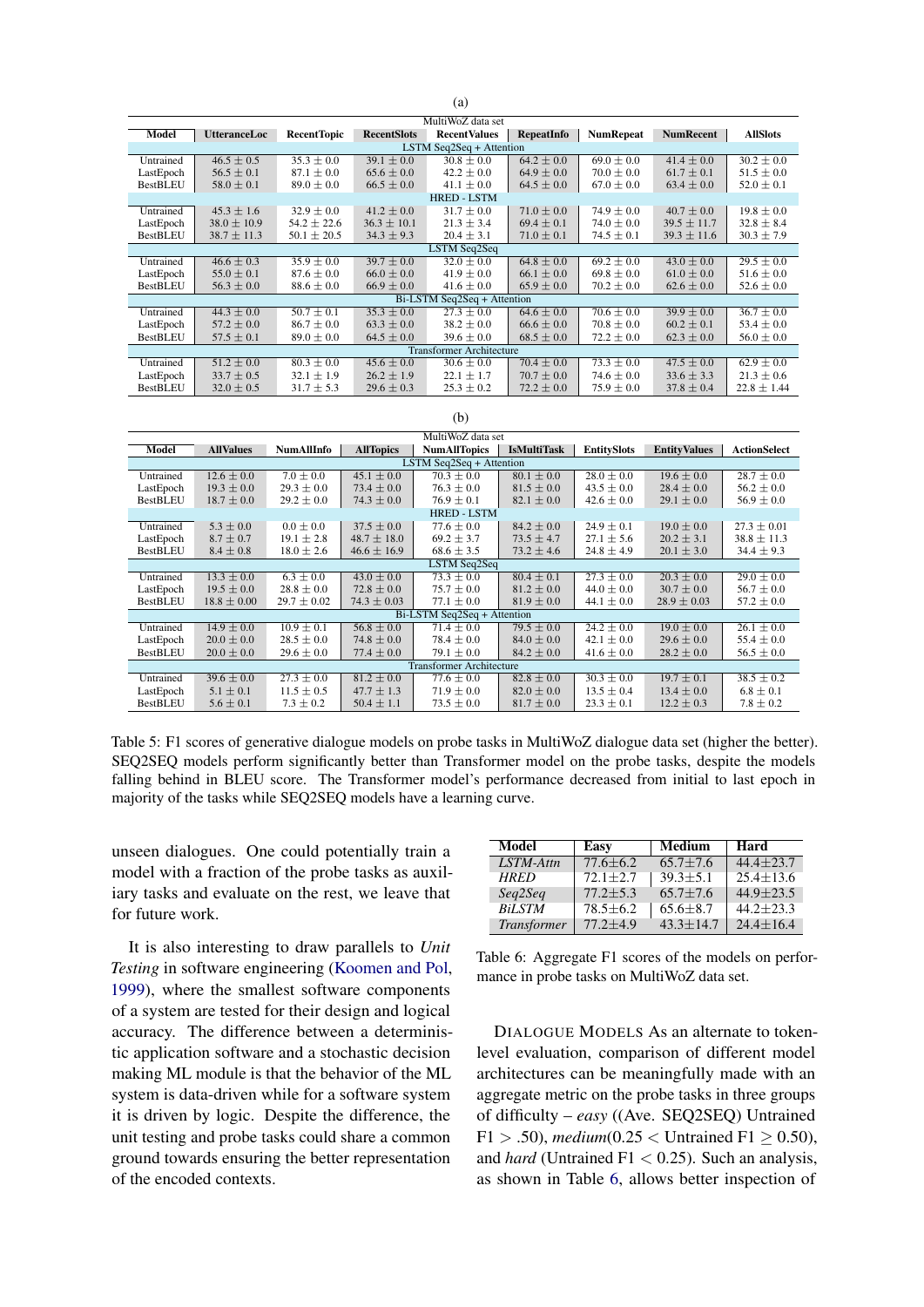<span id="page-7-0"></span>

Figure 2: Downsampled encoder hidden states on MultiWoZ data set with PCA show that Transformer model has high capacity to encode a large data set unlike the SEQ2SEQ models.

the model's language understanding and a fairer comparison between the models. We can see from Table [6](#page-6-1) that the models have difficulty in learning to solve hard probe tasks from the encoder representations. The results can be used to build novel inductive biases for neural architectures that address one or a group of aspects in the language understanding of dialogue prediction models.

DIALOGUE DATA SETS The challenges in dialogue modeling has been evolving majorly because of the complex data sets. But, data sets on chitchat dialogues often have little to no auxiliary tasks to evaluate the dialogue management abilities of a model. This limits the practitioners to validate the models only on the text generation task which, in this paper, is shown to have little to no correlation with the model's ability to understanding the encoded summary of natural language context.

## 6 Conclusion

We propose a set of probe tasks to evaluate the encoder representation of end-to-end generative dialogue models. We observed that mimicking surface level token prediction do not reveal much about a model's ability to understand a natural language context. The results on probe tasks showed that RNN-based models perform better than transformer model in encoding information in the context. We also found some probe tasks that all of the models find difficult to solve; this invites novel architectures that can handle the language understanding aspects in dialogue generation. Although language generation is required for a dialogue model, the performance in token/response prediction alone cannot be a proxy for the model's ability to understand a conversation. Hence, systematically identifying issues in language understanding through probe tasks can help in building better models and collecting challenging data sets.

## Acknowledgements

We would like to acknowledge Compute Canada and Calcul Quebec for providing computing resources used in this work. The authors would also like to thank members of Chandar Research Lab, Mila for helping with the code reviews and reviewing the manuscripts. Sarath Chandar and Joelle Pineau are supported by Canada CIFAR AI Chair, and Sarath Chandar is also supported by an NSERC Discovery Grant.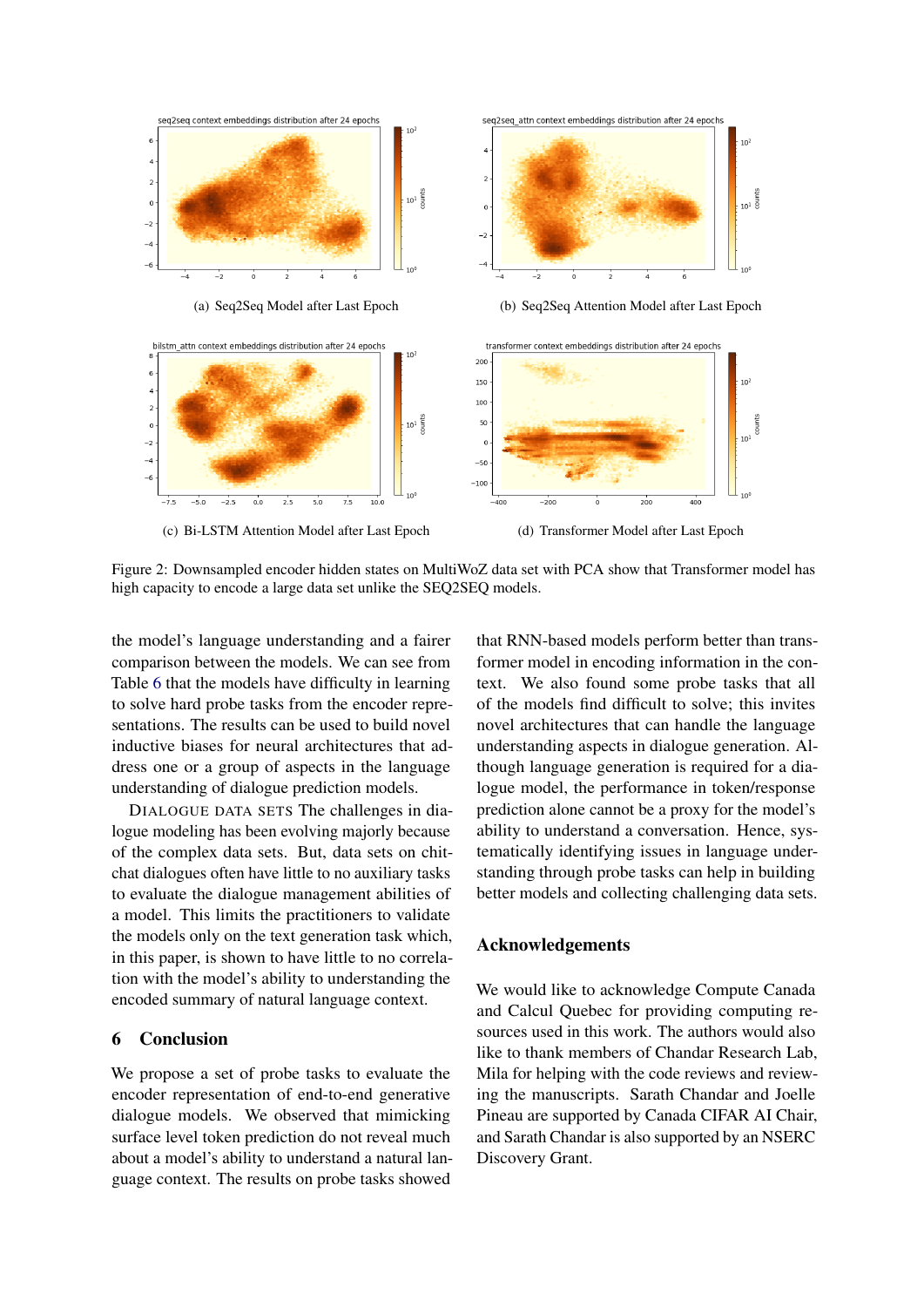#### References

- <span id="page-8-14"></span>Ankesh Anand, Evan Racah, Sherjil Ozair, Yoshua Bengio, Marc-Alexandre Côté, and R Devon Hjelm. 2019. Unsupervised state representation learning in atari. In *NeurIPS*.
- <span id="page-8-2"></span>Layla El Asri, Hannes Schulz, Shikhar Sharma, Jeremie Zumer, Justin Harris, Emery Fine, Rahul Mehrotra, and Kaheer Suleman. 2017. Frames: A corpus for adding memory to goal-oriented dialogue systems. *arXiv*.
- <span id="page-8-19"></span>Dzmitry Bahdanau, Kyunghyun Cho, and Yoshua Bengio. 2014. Neural machine translation by jointly learning to align and translate. In *arXiv*.
- <span id="page-8-12"></span>Yonatan Belinkov and James Glass. 2019. Analysis methods in neural language processing: A survey. *TACL*.
- <span id="page-8-21"></span>Tom B Brown, Benjamin Mann, Nick Ryder, Melanie Subbiah, Jared Kaplan, Prafulla Dhariwal, Arvind Neelakantan, Pranav Shyam, Girish Sastry, Amanda Askell, et al. 2020. Language models are few-shot learners. *arXiv*.
- <span id="page-8-7"></span>Paweł Budzianowski, Tsung-Hsien Wen, Bo-Hsiang Tseng, Iñigo Casanueva, Ultes Stefan, Ramadan Osman, and Milica Gašić. 2018. Multiwoz - a largescale multi-domain wizard-of-oz dataset for taskoriented dialogue modelling. In *Proceedings of EMNLP*.
- <span id="page-8-10"></span>Asli Celikyilmaz, Elizabeth Clark, and Jianfeng Gao. 2020. Evaluation of text generation: A survey. *arXiv*.
- <span id="page-8-11"></span>Alexis Conneau, Germán Kruszewski, Guillaume Lample, Loïc Barrault, and Marco Baroni. 2018. What you can cram into a single \$&!#\* vector: Probing sentence embeddings for linguistic properties. In *Proceedings of ACL*.
- <span id="page-8-22"></span>Jacob Devlin, Ming-Wei Chang, Kenton Lee, and Kristina Toutanova. 2018. Bert: Pre-training of deep bidirectional transformers for language understanding. *arXiv*.
- <span id="page-8-23"></span>Jacob Devlin, Ming-Wei Chang, Kenton Lee, and Kristina Toutanova. 2019. Bert: Pre-training of deep bidirectional transformers for language understanding. In *Proceedings of the 2019 Conference of the North American Chapter of the Association for Computational Linguistics (NAACL)*.
- <span id="page-8-15"></span>Jeffrey Donahue, Lisa Anne Hendricks, Sergio Guadarrama, Marcus Rohrbach, Subhashini Venugopalan, Kate Saenko, and Trevor Darrell. 2015. Long-term recurrent convolutional networks for visual recognition and description. In *CVPR*.
- <span id="page-8-13"></span>Yanai Elazar, Shauli Ravfogel, Alon Jacovi, and Yoav Goldberg. 2020. When bert forgets how to pos: Amnesic probing of linguistic properties and mlm predictions. *arXiv*.
- <span id="page-8-1"></span>Daya Guo, Duyu Tang, Nan Duan, Ming Zhou, and Jian Yin. 2018. Dialog-to-action: Conversational question answering over a large-scale knowledge base. In *Advances in Neural Information Processing Systems*.
- <span id="page-8-17"></span>Matthew Henderson, Blaise Thomson, and Jason D Williams. 2014. The second dialog state tracking challenge. In *SIGDIAL*.
- <span id="page-8-18"></span>Diederik P Kingma and Jimmy Ba. 2014. Adam: A method for stochastic optimization. *arXiv*.
- <span id="page-8-25"></span>Tim Koomen and Martin Pol. 1999. *Test process improvement: a practical step-by-step guide to structured testing*. Addison-Wesley Longman Publishing Co., Inc.
- <span id="page-8-9"></span>Alon Lavie and Abhaya Agarwal. 2007. Meteor: An automatic metric for mt evaluation with high levels of correlation with human judgments. In *Proceedings of the Second Workshop on Statistical Machine Translation*. Association for Computational Linguistics.
- <span id="page-8-16"></span>Yann LeCun, Léon Bottou, Yoshua Bengio, and Patrick Haffner. 1998. Gradient-based learning applied to document recognition. *Proceedings of the IEEE*.
- <span id="page-8-20"></span>Jiwei Li, Michel Galley, Chris Brockett, Jianfeng Gao, and Bill Dolan. 2015. A diversity-promoting objective function for neural conversation models. *arXiv*.
- <span id="page-8-3"></span>Jiwei Li, Will Monroe, Alan Ritter, and Dan Jurafsky. 2016. Deep reinforcement learning for dialogue generation. *Proceedings of EMNLP*.
- <span id="page-8-4"></span>Jiwei Li, Will Monroe, Tianlin Shi, Alan Ritter, and Dan Jurafsky. 2017. Adversarial learning for neural dialogue generation. In *arXiv*.
- <span id="page-8-8"></span>Chin-Yew Lin. 2004. Rouge: A package for automatic evaluation of summaries. In *Text summarization branches out*.
- <span id="page-8-5"></span>Chia-Wei Liu, Ryan Lowe, Iulian Vlad Serban, Mike Noseworthy, Laurent Charlin, and Joelle Pineau. 2016. How not to evaluate your dialogue system: An empirical study of unsupervised evaluation metrics for dialogue response generation. In *Proceedings of EMNLP*.
- <span id="page-8-24"></span>Yinhan Liu, Myle Ott, Naman Goyal, Jingfei Du, Mandar Joshi, Danqi Chen, Omer Levy, Mike Lewis, Luke Zettlemoyer, and Veselin Stoyanov. 2019. Roberta: A robustly optimized bert pretraining approach. *arXiv*.
- <span id="page-8-6"></span>Ryan Lowe, Michael Noseworthy, Iulian V Serban, Nicolas Angelard-Gontier, Yoshua Bengio, and Joelle Pineau. 2017. Towards an automatic turing test: Learning to evaluate dialogue responses. *arXiv*.
- <span id="page-8-0"></span>Ryan Lowe, Nissan Pow, Iulian Serban, Laurent Charlin, and Joelle Pineau. 2015a. Incorporating unstructured textual knowledge sources into neural dialogue systems. In *In NeurIPS Workshop on Machine Learning for Spoken Language Understanding*.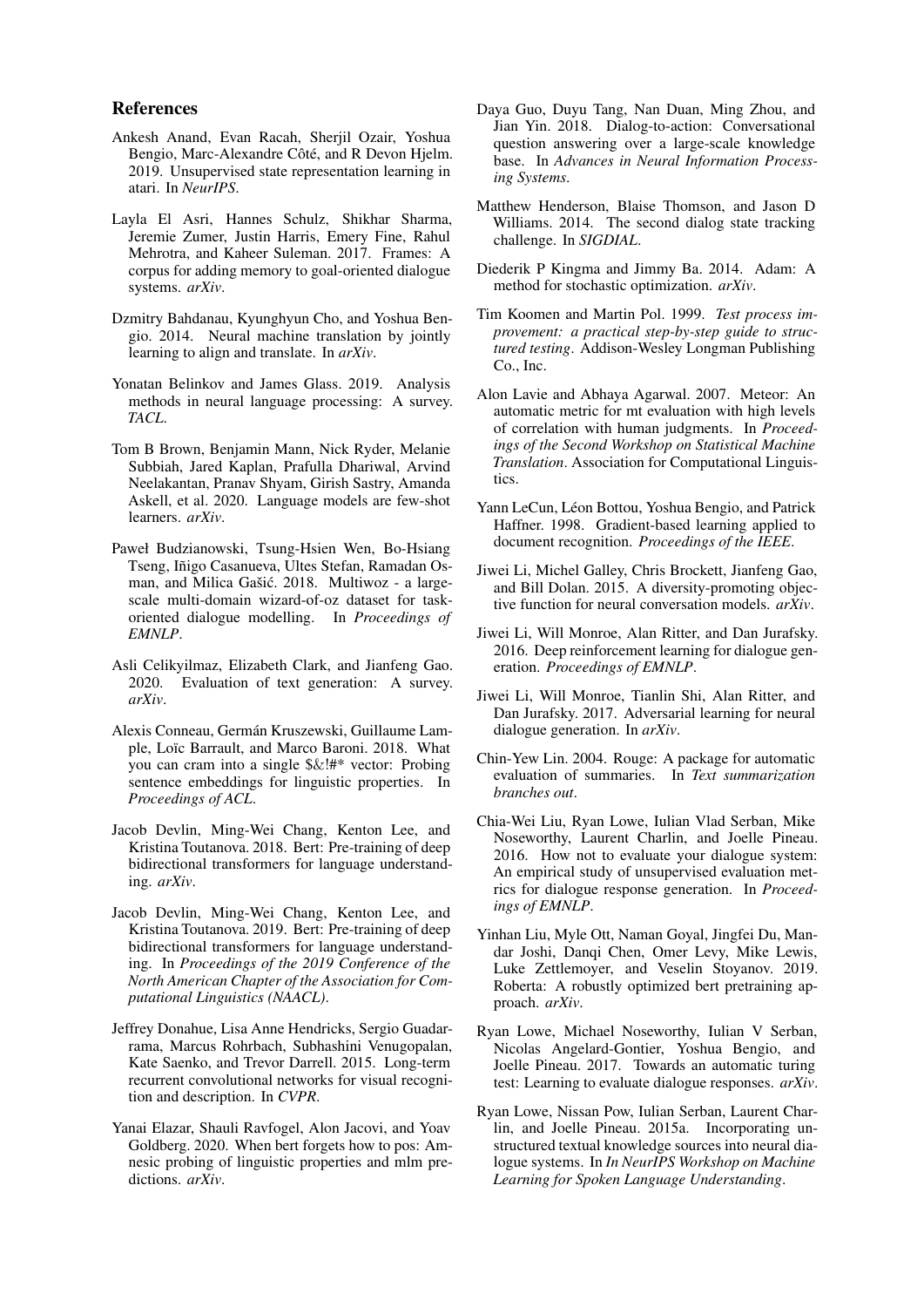- <span id="page-9-21"></span>Ryan Lowe, Nissan Pow, Iulian Serban, and Joelle Pineau. 2015b. The ubuntu dialogue corpus: A large dataset for research in unstructured multi-turn dialogue systems. In *arXiv*.
- <span id="page-9-9"></span>Arvind Neelakantan, Semih Yavuz, Sharan Narang, Vishaal Prasad, Ben Goodrich, Daniel Duckworth, Chinnadhurai Sankar, and Xifeng Yan. 2019. Neural assistant: Joint action prediction, response generation, and latent knowledge reasoning. *arXiv*.
- <span id="page-9-6"></span>Kishore Papineni, Salim Roukos, Todd Ward, and Wei-Jing Zhu. 2002. Bleu: a method for automatic evaluation of machine translation. In *Proceedings of the 40th annual meeting on association for computational linguistics*. Association for Computational Linguistics.
- <span id="page-9-2"></span>Prasanna Parthasarathi and Joelle Pineau. 2018. Extending neural generative conversational model using external knowledge sources. In *Proceedings of EMNLP*.
- <span id="page-9-15"></span>Adam Paszke, Sam Gross, Soumith Chintala, Gregory Chanan, Edward Yang, Zachary DeVito, Zeming Lin, Alban Desmaison, Luca Antiga, and Adam Lerer. 2017. Automatic differentiation in pytorch. *NIPS-W*.
- <span id="page-9-16"></span>F. Pedregosa, G. Varoquaux, A. Gramfort, V. Michel, B. Thirion, O. Grisel, M. Blondel, P. Prettenhofer, R. Weiss, V. Dubourg, J. Vanderplas, A. Passos, D. Cournapeau, M. Brucher, M. Perrot, and E. Duchesnay. 2011. Scikit-learn: Machine Learning in Python . *Journal of Machine Learning Research*.
- <span id="page-9-19"></span>Alec Radford, Karthik Narasimhan, Tim Salimans, and Ilya Sutskever. 2018. Improving language understanding by generative pre-training.
- <span id="page-9-20"></span>Alec Radford, Jeffrey Wu, Rewon Child, David Luan, Dario Amodei, and Ilya Sutskever. 2019. Language models are unsupervised multitask learners. *OpenAI Blog*.
- <span id="page-9-18"></span>Hubert Ramsauer, Bernhard Schäfl, Johannes Lehner, Philipp Seidl, Michael Widrich, Lukas Gruber, Markus Holzleitner, Milena Pavlović, Geir Kjetil Sandve, Victor Greiff, et al. 2020. Hopfield networks is all you need. *arXiv*.
- <span id="page-9-22"></span>Alan Ritter, Colin Cherry, and William B Dolan. 2011. Data-driven response generation in social media. In *Proceedings of the conference on empirical methods in natural language processing*.
- <span id="page-9-14"></span>Alexander M Rush. 2018. The annotated transformer. In *Proceedings of workshop for NLP open source software (NLP-OSS)*.
- <span id="page-9-12"></span>Mike Schuster and Kuldip K Paliwal. 1997. Bidirectional recurrent neural networks. In *IEEE Transactions on Signal Processing*.
- <span id="page-9-1"></span>Iulian V Serban, Alessandro Sordoni, Yoshua Bengio, Aaron Courville, and Joelle Pineau. 2015. Hierarchical neural network generative models for movie dialogues. *arXiv*.
- <span id="page-9-3"></span>Koustuv Sinha, Prasanna Parthasarathi, Jasmine Wang, Ryan Lowe, William L Hamilton, and Joelle Pineau. 2020. Learning an unreferenced metric for online dialogue evaluation. *In Proceedings of ACL*.
- <span id="page-9-11"></span>Alessandro Sordoni, Yoshua Bengio, Hossein Vahabi, Christina Lioma, Jakob Grue Simonsen, and Jian-Yun Nie. 2015. A hierarchical recurrent encoderdecoder for generative context-aware query suggestion. In *Proceedings of the 24th ACM International on Conference on Information and Knowledge Management*.
- <span id="page-9-17"></span>Corentin Tallec, Léonard Blier, and Diviyan Kalainathan. 2019. Reproducing "world models": Is training the recurrent network really needed ? *https://ctallec.github.io/world-models/*.
- <span id="page-9-4"></span>Chongyang Tao, Lili Mou, Dongyan Zhao, and Rui Yan. 2018. Ruber: An unsupervised method for automatic evaluation of open-domain dialog systems. In *Thirty-Second AAAI Conference on Artificial Intelligence*.
- <span id="page-9-13"></span>Ashish Vaswani, Noam Shazeer, Niki Parmar, Jakob Uszkoreit, Llion Jones, Aidan N Gomez, Łukasz Kaiser, and Illia Polosukhin. 2017. Attention is all you need. In *Advances in neural information processing systems*.
- <span id="page-9-0"></span>Oriol Vinyals and Quoc Le. 2015. A neural conversational model. *arXiv*.
- <span id="page-9-7"></span>Oriol Vinyals, Alexander Toshev, Samy Bengio, and Dumitru Erhan. 2015. Show and tell: A neural image caption generator. In *CVPR*.
- <span id="page-9-10"></span>Ronald J Williams and David Zipser. 1989. A learning algorithm for continually running fully recurrent neural networks. *Neural computation*.
- <span id="page-9-8"></span>Kelvin Xu, Jimmy Ba, Ryan Kiros, Kyunghyun Cho, Aaron Courville, Ruslan Salakhudinov, Rich Zemel, and Yoshua Bengio. 2015. Show, attend and tell: Neural image caption generation with visual attention. In *ICML*.
- <span id="page-9-5"></span>Saizheng Zhang, Emily Dinan, Jack Urbanek, Arthur Szlam, Douwe Kiela, and Jason Weston. 2018. Personalizing dialogue agents: I have a dog, do you have pets too? *arXiv*.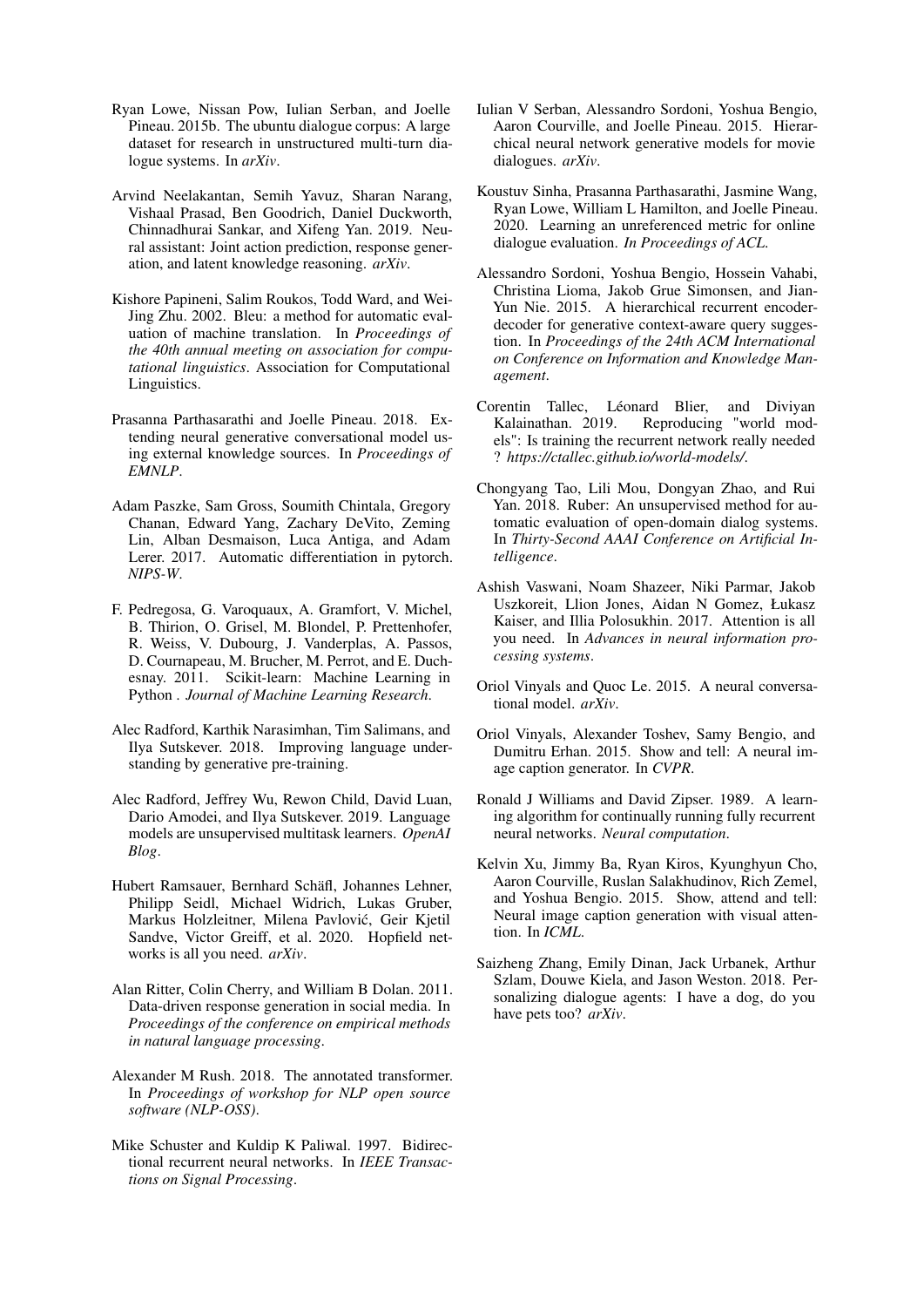<span id="page-10-0"></span>

| Model                            | <b>Parameters</b> |
|----------------------------------|-------------------|
| <b>LSTM Encoder-Decoder</b>      | 11M               |
| LSTM Encoder-Decoder + Attention | 11M               |
| <b>HRED</b>                      | 12M               |
| <b>Bi-LSTM Encoder-Decoder</b>   | 12M               |
| <b>Transformer</b>               | 41M               |

Table 7: Size of parameters of the models used in all the experiments on the two data sets. *M* for Million.

# Appendix

## A Model Parameters

- For SEQ2SEQ models, we used a 256 unit hidden size LSTM with 2 layers and a 128 unit input embedding dimension. The learning rate we used for all the models is 4E-3.
- For Transformer, we used a 512 unit hidden size, 512 unit input embedding dimension, 2 attention header and 4 layers.
- We used Adam as the optimizer to optimize on the cross-entropy loss.
- We averaged the results over 3 different seeds.
- We used a truncated history of last 100 tokens as context to keep the training uniform across the models.